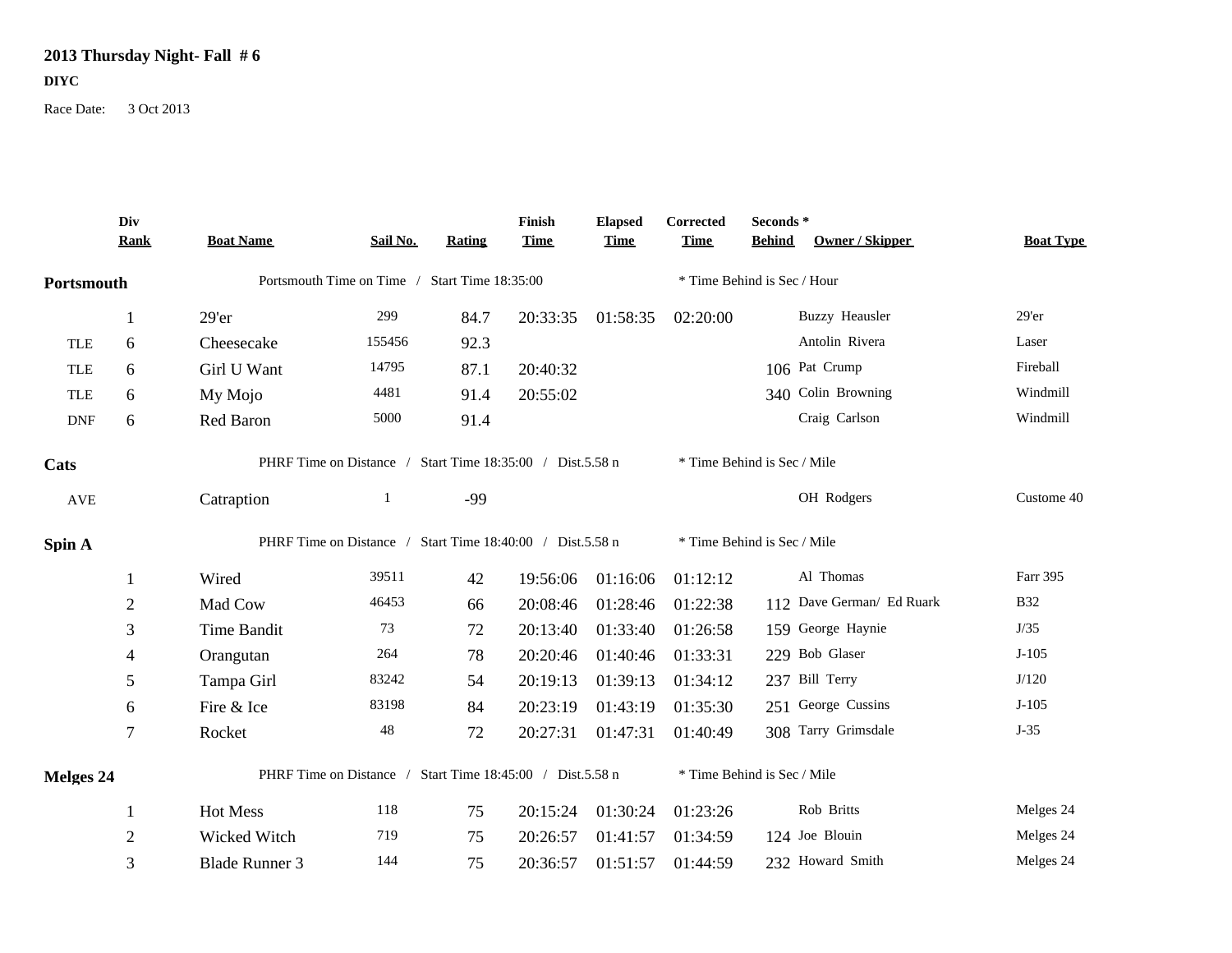| <b>DSQ</b>           | 5                                                                                 | Carmelita                                                 | 119                                                       | 75  | 20:26:34 |          |                             | 120 J.A. Booker             | Melges 24          |
|----------------------|-----------------------------------------------------------------------------------|-----------------------------------------------------------|-----------------------------------------------------------|-----|----------|----------|-----------------------------|-----------------------------|--------------------|
| J/24                 |                                                                                   |                                                           | PHRF Time on Distance / Start Time 18:45:00 / Dist.5.58 n |     |          |          |                             | * Time Behind is Sec / Mile |                    |
|                      | 1                                                                                 | <b>SNF</b>                                                | 4190                                                      | 171 | 20:43:33 | 01:58:33 | 01:42:39                    | Brian & Kat Malone          |                    |
|                      | $\overline{2}$                                                                    | RoadKill                                                  | 3262                                                      | 171 | 20:43:50 | 01:58:50 | 01:42:56                    | 3 Kevin Fouche              | J24                |
| Spin B               |                                                                                   |                                                           | PHRF Time on Distance / Start Time 18:50:00 / Dist.5.58 n |     |          |          | * Time Behind is Sec / Mile |                             |                    |
|                      |                                                                                   | Mal de Mer                                                | 747                                                       | 156 | 20:48:52 | 01:58:52 | 01:44:22                    | Richard Karran              | Wavelength 24      |
|                      | $\overline{2}$                                                                    | Junior                                                    | 41186                                                     | 123 | 20:45:59 | 01:55:59 | 01:44:33                    | 2 Frank Selph Jr            | $J-27$             |
|                      | 3                                                                                 | Tenacity                                                  | 241                                                       | 132 | 20:48:03 | 01:58:03 | 01:45:46                    | 15 Ken Hardy                | Laser 28           |
| <b>TLE</b>           | 13                                                                                | <b>Boat</b>                                               | 57                                                        | 156 | 21:02:21 |          |                             | 145 Larry Willis            | Wavelength 24      |
| <b>TLE</b>           | 13                                                                                | Volant II                                                 | 99                                                        | 174 | 21:18:38 |          |                             | 302 John Gifford            | J/22               |
| <b>TLE</b>           | 13                                                                                | Pirate                                                    | 3053                                                      | 132 | 20:50:25 |          |                             | 41 Dave Lorick              | Soverel 30         |
| <b>DNF</b>           | 13                                                                                | Meltemi                                                   | 40787                                                     | 132 |          |          |                             | Alex Korakis                | S <sub>2</sub> 9.1 |
| <b>DNF</b>           | 13                                                                                | Forerunner                                                | 23656                                                     | 132 |          |          |                             | Frank Selph                 | J 30               |
| <b>TLE</b>           | 13                                                                                | Whirligig                                                 | $82\,$                                                    | 141 | 20:53:08 |          |                             | 61 Charlie Cushing          | Ultimate 20        |
| <b>DNF</b>           | 13                                                                                | Dr Bligh                                                  | $30\,$                                                    | 132 |          |          |                             | Michael Maher               | S <sub>2</sub> 9.1 |
| <b>DNF</b>           | 13                                                                                | Cat's Meow                                                | 2                                                         | 150 |          |          |                             | Jeff Sinicki                | Jeaunneau 36       |
| $\operatorname{AVE}$ |                                                                                   | Privateer                                                 | 4                                                         | 132 |          |          |                             | Chris Jones                 | S <sub>2</sub> 9.1 |
| <b>Non Spin B</b>    |                                                                                   | PHRF Time on Distance / Start Time 18:50:00 / Dist.5.58 n |                                                           |     |          |          |                             | * Time Behind is Sec / Mile |                    |
| <b>TLE</b>           | $\overline{4}$                                                                    | Copesetic                                                 | 74                                                        | 237 | 21:19:58 |          |                             | 64 Tom Allen                | S <sub>2</sub> 6.9 |
| <b>TLE</b>           | $\overline{4}$                                                                    | W T Flyer                                                 | 97                                                        | 153 | 21:06:11 |          |                             | Ullman/ Bostick             | Pearson Flyer      |
| <b>DNF</b>           | 4                                                                                 | Komus                                                     | 283                                                       | 241 |          |          |                             | Rusty Shenk                 | Morgan 24          |
|                      | PHRF Time on Distance / Start Time 18:55:00 / Dist.5.58 n<br><b>Racer Cruiser</b> |                                                           |                                                           |     |          |          | * Time Behind is Sec / Mile |                             |                    |
| <b>TLE</b>           | $\sqrt{5}$                                                                        | Eagle's Wings                                             | 21004                                                     | 189 |          |          |                             | <b>Bill Cooper</b>          |                    |
| <b>DNF</b>           | $\sqrt{5}$                                                                        | Wing It                                                   | 43620                                                     | 159 |          |          |                             | Mike Doyle                  |                    |
| <b>TLE</b>           | $\sqrt{5}$                                                                        | Reflection                                                | $244\,$                                                   | 156 | 21:22:36 |          |                             | Jim Mallory                 | C&C 36             |
| <b>DNF</b>           | $\sqrt{5}$                                                                        | Rock On                                                   | 4259                                                      | 213 |          |          |                             | Chris Toro/ Pat Figley      | Catalina           |
| Non Spin A           |                                                                                   |                                                           | PHRF Time on Distance / Start Time 18:55:00 / Dist.5.58 n |     |          |          |                             | * Time Behind is Sec / Mile |                    |